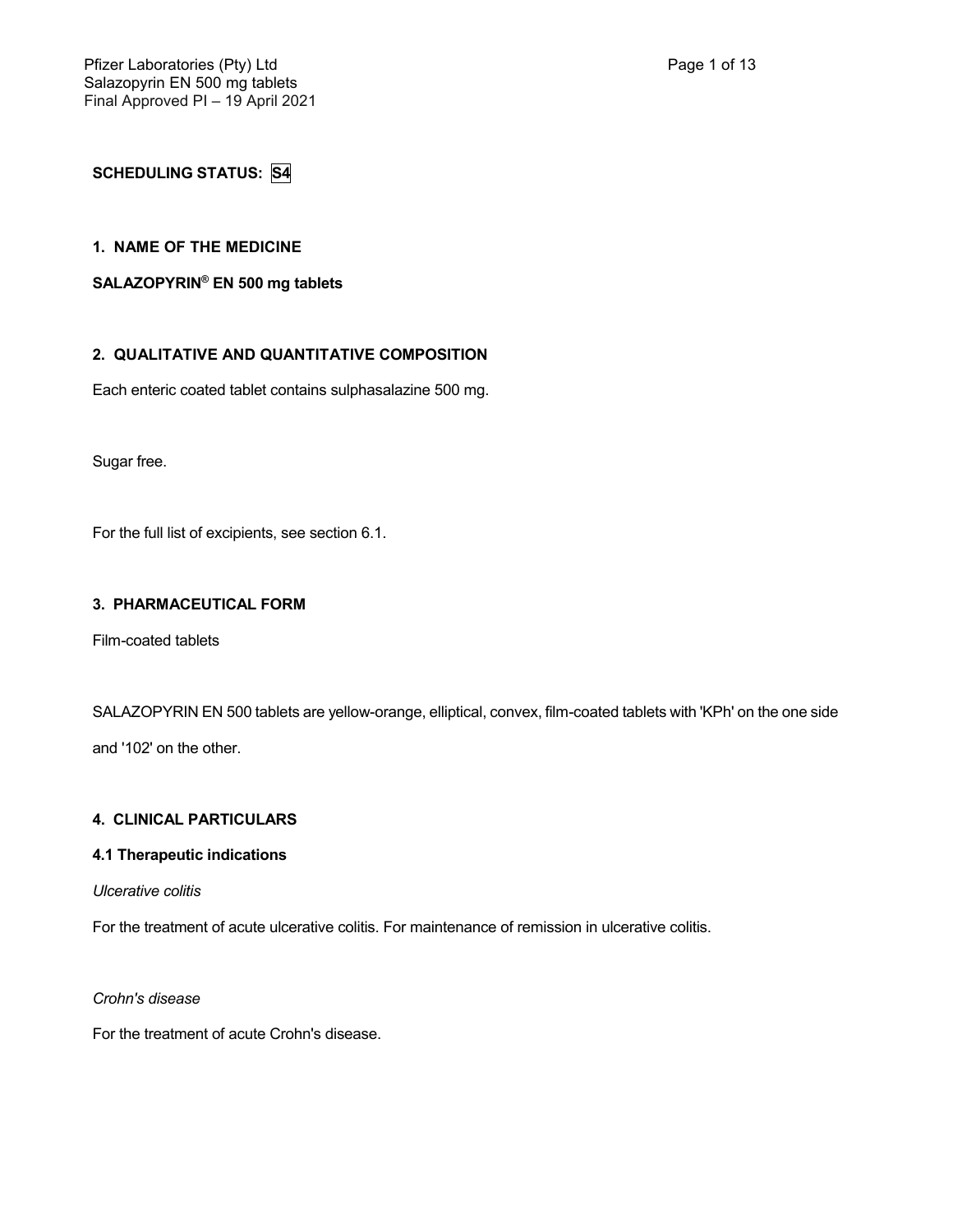For the treatment and control of rheumatoid arthritis.

### **4.2 Posology and method of administration**

### **Posology**

The dosage should be adjusted according to the response to the treatment and the patient's tolerance to SALAZOPYRIN EN. The tablets should be taken at regular intervals during the day, preferably with meals. Nighttime intervals between doses should not exceed eight hours.

Patients not previously treated with SALAZOPYRIN EN are advised to raise the dose gradually during the first few weeks. Patients experiencing gastrointestinal side effects to the uncoated SALAZOPYRIN are advised to use SALAZOPYRIN EN or a lower dose.

# *Ulcerative colitis/Crohn's disease*

### *Adults*

Acute attacks: Two to four tablets every six hours with a maximum of 24 tablets (12 g) per day.

Remission: The dose must be reduced to 4 tablets (2 g) per day.

### *Rheumatoid arthritis*

Two enteric coated tablets twice a day, i.e. 2 g daily. The enteric coated tablets should not be crushed or broken.

When starting therapy it is advisable to increase the daily dose according to the following schedule:

|         | 1 <sup>st</sup> week | $2nd$ week | 3 <sup>rd</sup> week | $4th$ week and after |
|---------|----------------------|------------|----------------------|----------------------|
| Morning |                      | 1 tablet   | 1 tablet             | 2 tablets            |
| Evening | 1 tablet             | 1 tablet   | 2 tablets            | 2 tablets            |

If no response is obtained after two months' treatment, the dose may be increased to 3 g per day.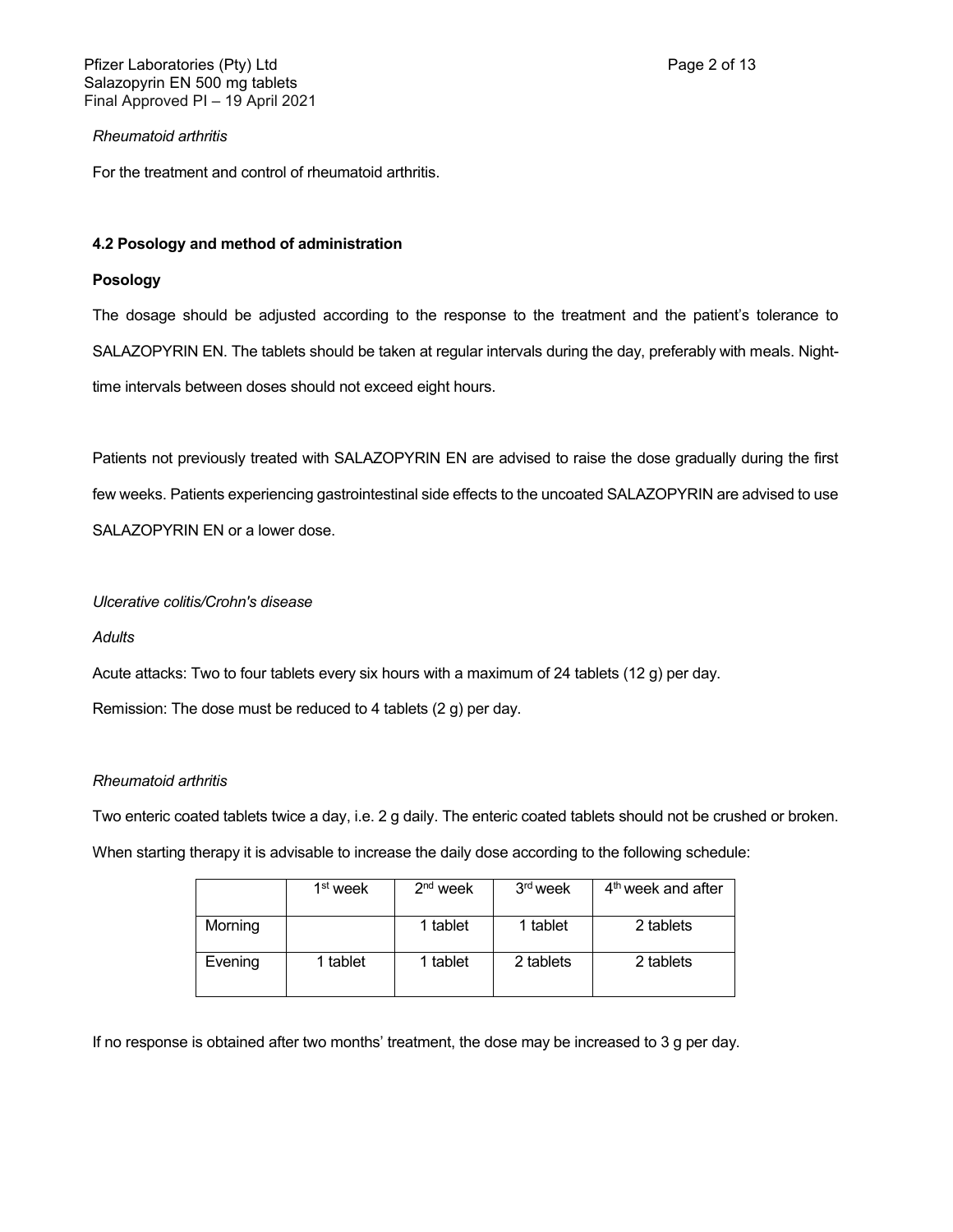Pfizer Laboratories (Pty) Ltd **Page 3 of 13** Salazopyrin EN 500 mg tablets Final Approved PI – 19 April 2021

### **Paediatric population**

SALAZOPYRIN EN tablets are not suitable for patients under 18 years of age.

### **Method of administration**

For oral use.

## **4.3 Contraindications**

Hypersensitivity to sulphasalazine, sulphonamides, salicylates or any of the excipients of SALAZOPYRIN EN

(listed in section 6.1)

- Porphyria
- Haemorrhagic diathesis
- Severe renal or hepatic failure
- Gastric and duodenal ulcers
- Pregnancy and lactation (see section 4.6)
- Infants and children

### **4.4 Special warnings and precautions for use**

Adequate fluid intake (1 200 mL to 1 500 mL daily) is necessary to reduce the risk of crystalluria. If this cannot be accomplished, sodium bicarbonate may be given.

Treatment should be discontinued immediately when a rash appears because of the danger of severe allergic reactions such as the Stevens-Johnson syndrome.

SALAZOPYRIN EN should not be given to patients with impaired hepatic or renal function or with blood dyscrasias.

SALAZOPYRIN EN inhibits the absorption and metabolism of folic acid and may cause folic acid deficiency,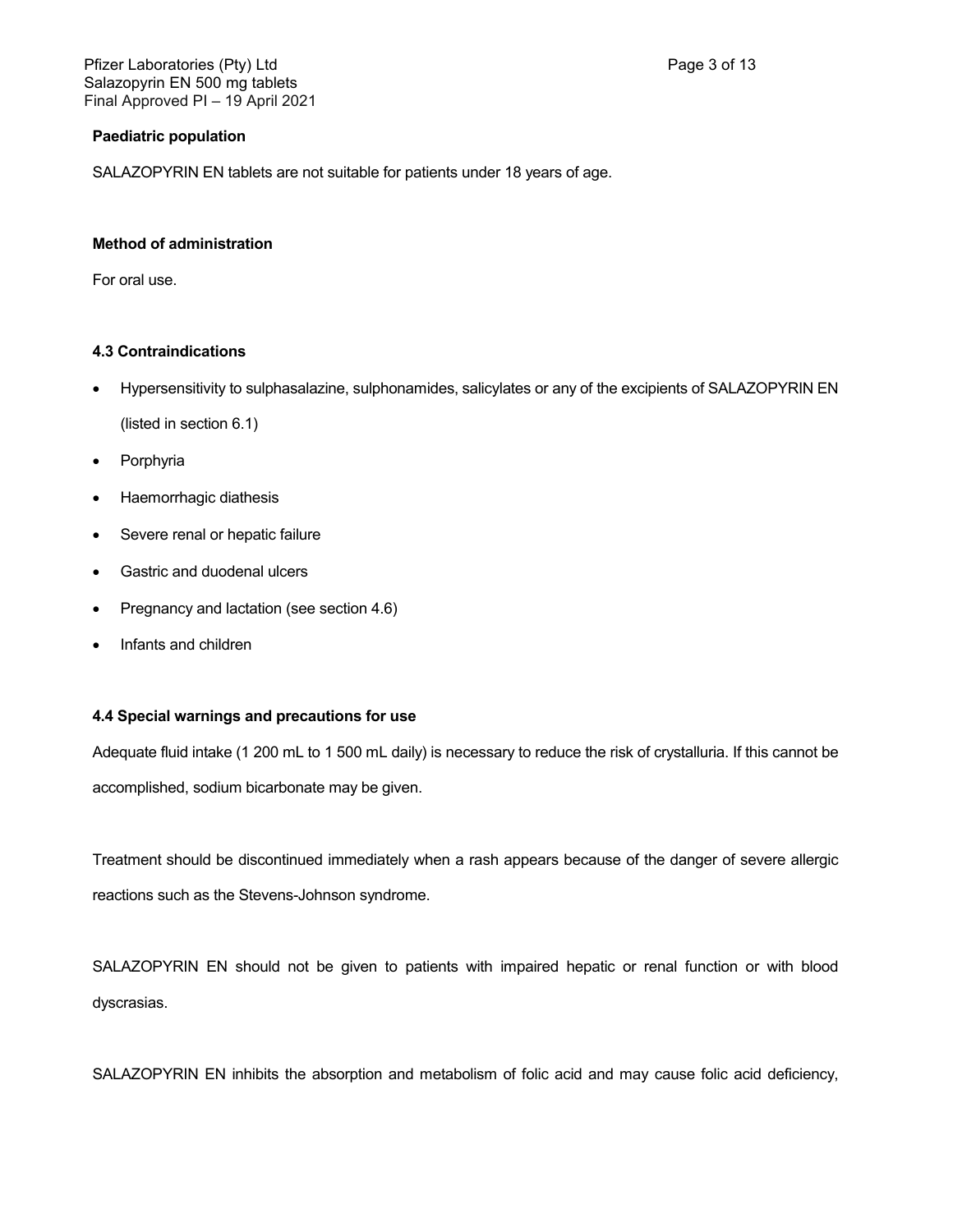potentially resulting in serious haematological toxicity.

SALAZOPYRIN EN may cause yellow staining of soft contact lenses.

SALAZOPYRIN EN should be given with caution to patients with severe allergy or bronchial asthma.

SALAZOPYRIN EN should be administered under medical supervision before and during therapy. Complete blood counts, including differential white cell count and liver function tests should be performed in all patients before starting therapy with SALAZOPYRIN EN and every second week during the first three months of therapy. During the second three months, the same tests should be done once monthly and thereafter once every three months and as clinically indicated.

Assessment of renal function (including urinalysis) should be performed in all patients initially and at least monthly for the first three months of treatment.

If serious toxic or hypersensitivity reactions occur, SALAZOPYRIN EN should be discontinued immediately. Some weeks after discontinuation, SALAZOPYRIN EN may be re-introduced beginning with a low dose followed by small increases in dosage regimen.

Patients, especially those with glucose-6-phosphate dehydrogenase deficiency, should be observed closely for signs of haemolytic anaemia.

Oligospermia and infertility in men treated with SALAZOPYRIN EN has been reported.

Patients with HIV may have an increased incidence of adverse effects especially rash, fever and leukopenia.

Patients with slow acetylator phenotype are more likely to show adverse effects due to sulphapyridine.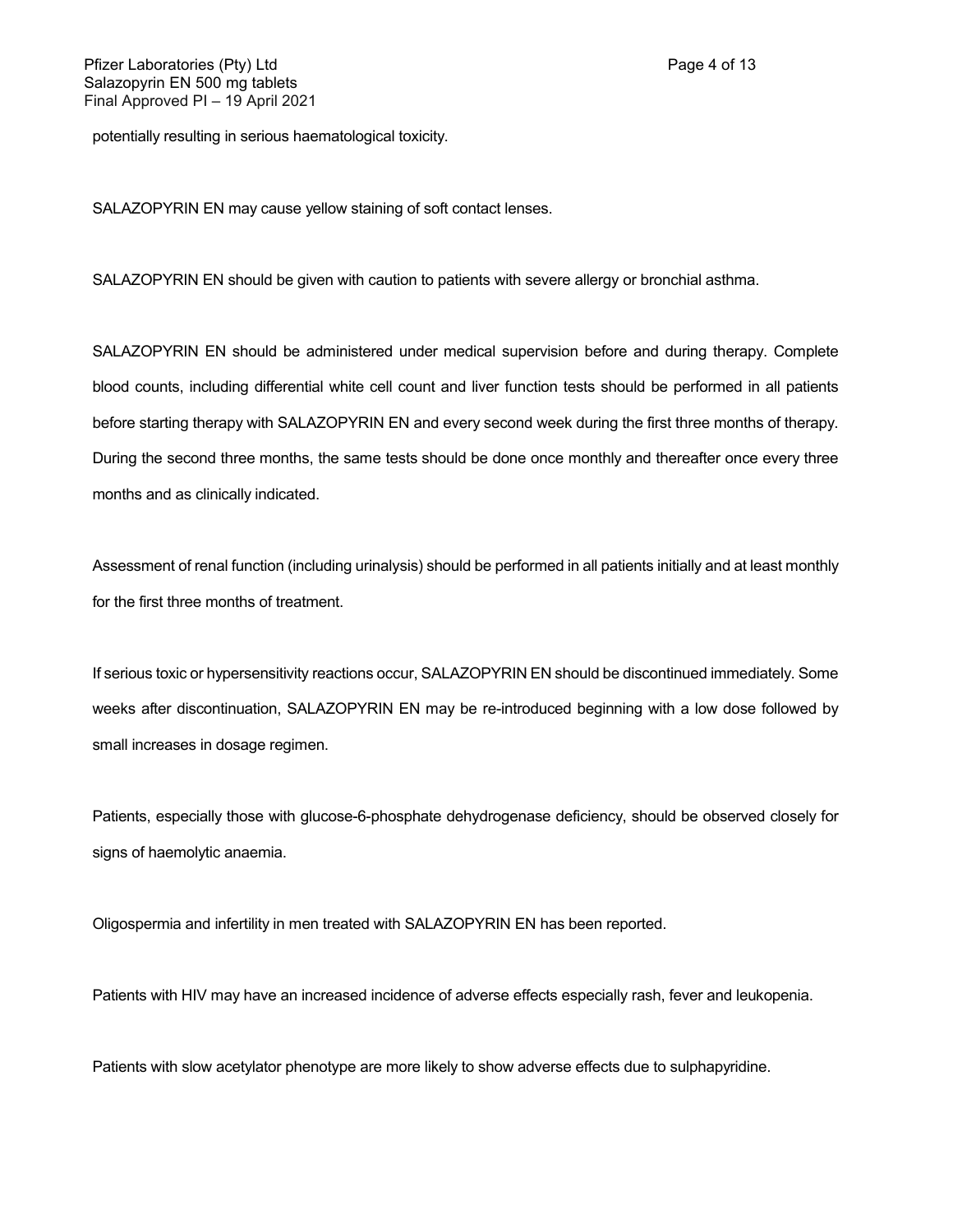Reduction of dosage may be required in patients with renal impairment.

Complete blood counts and urinalyses should be carried out particularly during prolonged therapy.

SALAZOPYRIN EN may cause an orange colouring of the urine.

## **4.5 Interaction with other medicines and other forms of interaction**

The hypoglycaemic effect of sulphonylureas may be enhanced. Interactions with warfarin, methotrexate, probenecid, sulfinpyrazone, spironolactone, furosemide and rifampicin may occur.

Potentiation of undesirable glucocorticoid effects on the stomach may occur.

SALAZOPYRIN EN chelates iron and interferes with its absorption.

The action of SALAZOPYRIN EN may be antagonised by para-aminobenzoic acid and medicines derived from it, particularly the procaine group of local anaesthetics.

Paraldehyde has been reported to increase the acetylation of sulphonamides with subsequent increased risk of crystalluria with concomitant use with SALAZOPYRIN EN.

Reduced absorption of folate and digoxin have been reported when used concomitantly with SALAZOPYRIN EN.

Concomitant antibiotic therapy may possibly alter the patient's response to SALAZOPYRIN EN.

Sulphonamides as in SALAZOPYRIN EN may potentiate the effects of oral coagulants, methotrexate and phenytoin. Coadministration of SALAZOPYRIN EN and methotrexate to rheumatoid arthritis patients did not alter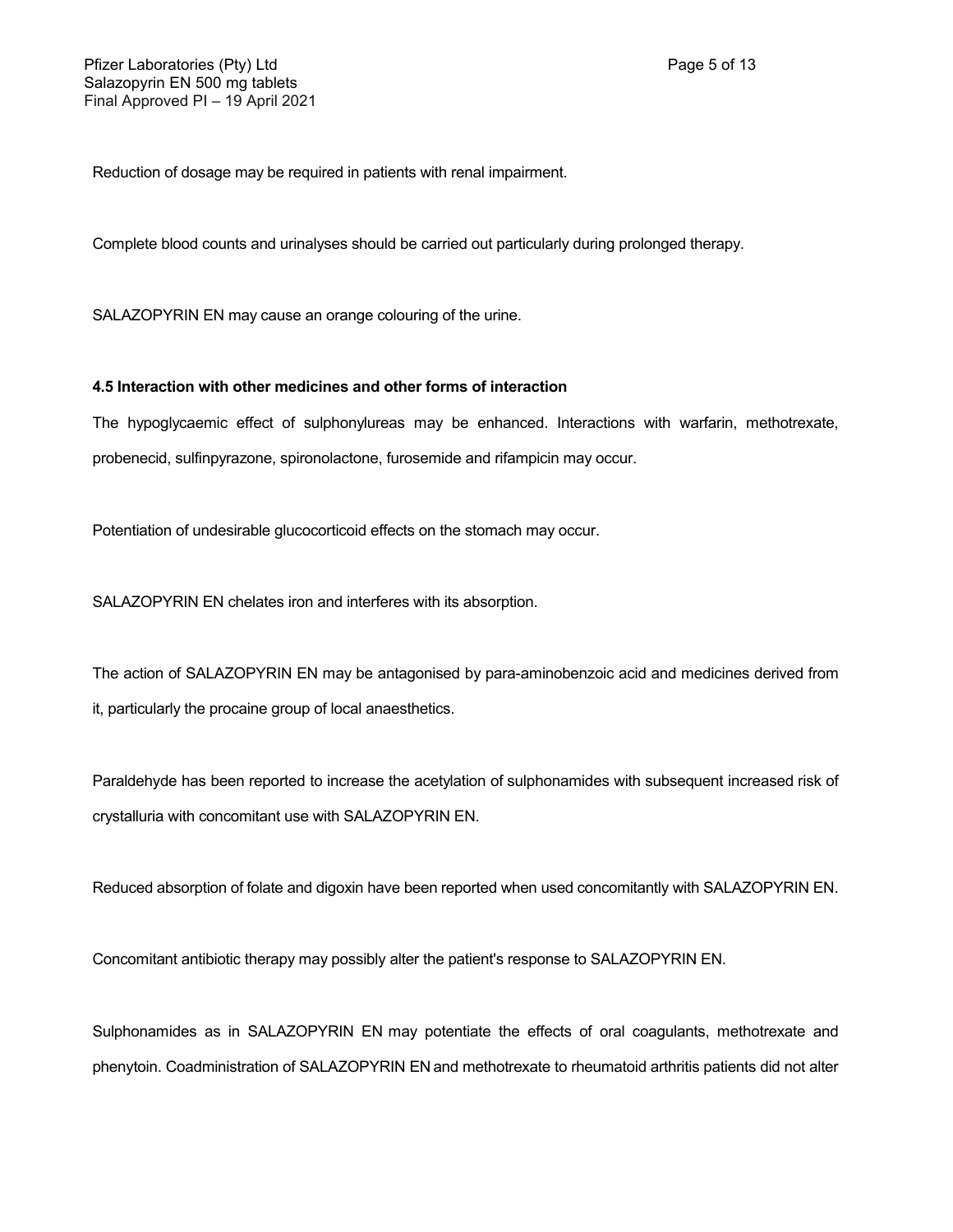the pharmacokinetic disposition of the medicines. However, an increased incidence of gastrointestinal adverse events, especially nausea, was reported.

Due to inhibition of thiopurine methyltransferase (TPMT) by SALAZOPYRIN EN, bone marrow suppression and leukopenia have been reported when thiopurine 6-mercaptopurine or its prodrug, azathioprine, and oral SALAZOPYRIN EN were used concomitantly.

Several reports of possible interference with measurements, by liquid chromatography, of urinary normetanephrine causing a false-positive test result have been observed in patients exposed to sulphasalazine or its metabolite, mesalamine/mesalazine.

#### **4.6 Fertility, pregnancy and lactation**

SALAZOPYRIN EN is contraindicated in pregnancy and lactation (see section 4.3).

#### **Pregnancy**

SALAZOPYRIN EN inhibits the absorption and metabolism of folic acid which may lead to teratogenicity. SALAZOPYRIN EN should therefore not be used during pregnancy and lactation.

### **Breastfeeding**

Sulphasalazine as in SALAZOPYRIN EN is found in breast milk. There have been reports of bloody stools or diarrhoea in infants who were breastfeeding from mothers on SALAZOPYRIN EN.

### **4.7 Effects on ability to drive and use machines**

SALAZOPYRIN EN may affect your ability to drive and use machinery (see section 4.8).

#### **4.8 Undesirable effects**

*Tabulated summary of adverse reactions*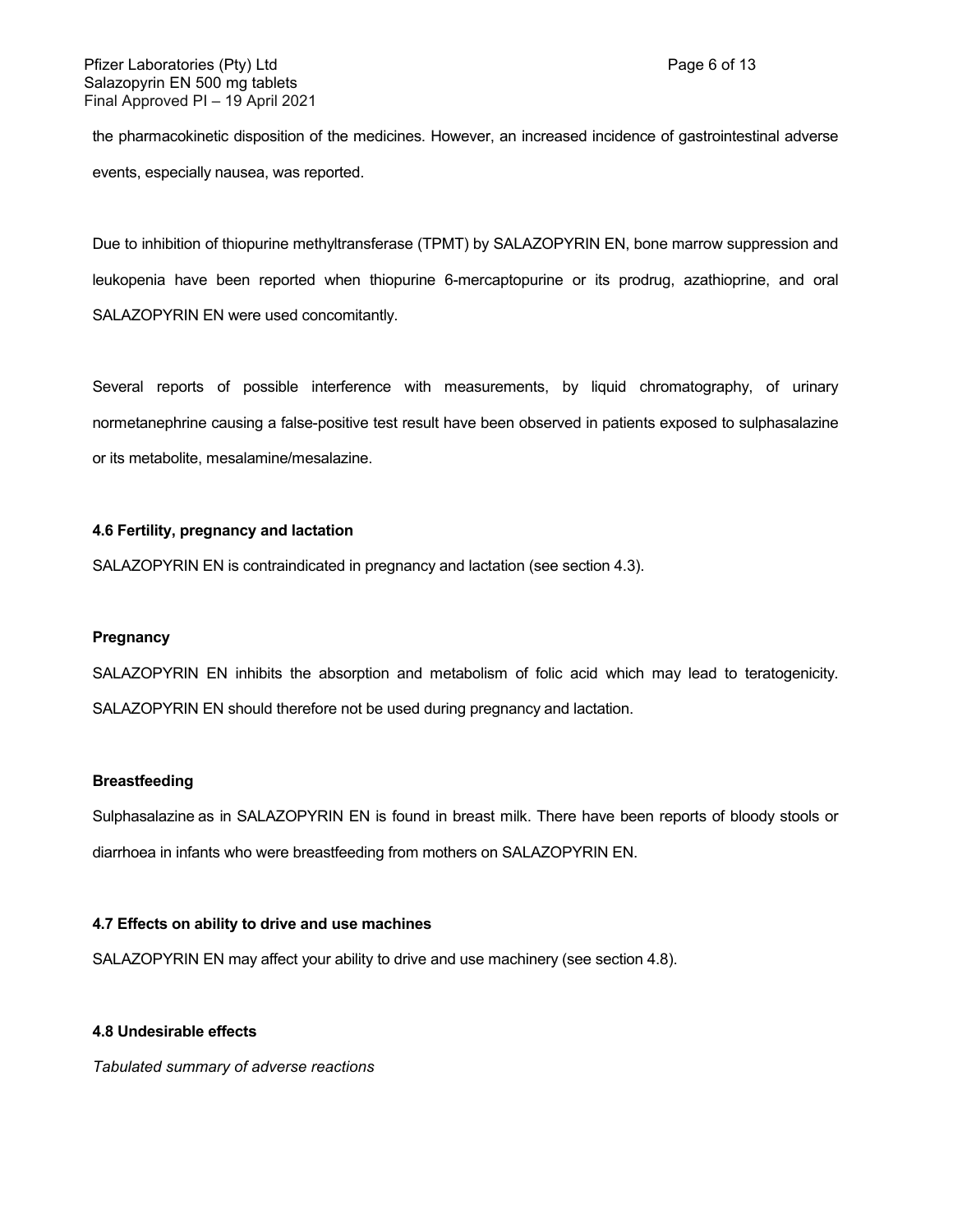The following adverse events have been reported in association with SALAZOPYRIN EN therapy. In the table below all adverse reactions, which occurred at an incidence greater than placebo are listed by system organ class and frequency: Very common ( $\geq 1/10$ ); common ( $\geq 1/100$  to < 1/10); uncommon ( $\geq 1/1000$  to < 1/100); rare (≥ 1/10 000 to < 1/1 000); very rare (< 1/10 000). The adverse reactions may also be associated with the underlying disease and/or concomitant medicines.

| System organ class         | <b>Frequency</b> | <b>Adverse reaction</b>                              |
|----------------------------|------------------|------------------------------------------------------|
| Infections and             | Not known        | Aseptic meningitis                                   |
| infestations               |                  |                                                      |
| <b>Blood and lymphatic</b> | Common           | Leukopenia (following bone marrow depression)        |
| system disorders           |                  | and red cell abnormalities                           |
|                            | Uncommon         | Thrombocytopenia, eosinophilia,                      |
|                            |                  | methaemoglobinaemia and                              |
|                            |                  | hypoprothrombinaemia                                 |
|                            | Not known        | Agranulocytosis, aplastic anaemia, megaloblastic     |
|                            |                  | anaemia and haemolytic anaemia                       |
| Immune system              | Uncommon         | Anaphylaxis                                          |
| disorders                  | Not known        | Serum sickness                                       |
| Metabolism and nutrition   | Common           | Loss of appetite                                     |
| disorders                  | Uncommon         | Hypoglycaemic effect (with high doses)               |
| Psychiatric disorders      | Uncommon         | Depression                                           |
| Nervous system disorder    | Common           | <b>Dizziness</b>                                     |
|                            | Uncommon         | Peripheral neuropathy, ataxia, fatigue, insomnia,    |
|                            |                  | peripheral neuritis, vertigo, aseptic meningitis (in |
|                            |                  | patients with rheumatoid disease), convulsions,      |
|                            |                  | hallucinations, multiple sclerosis and chorea        |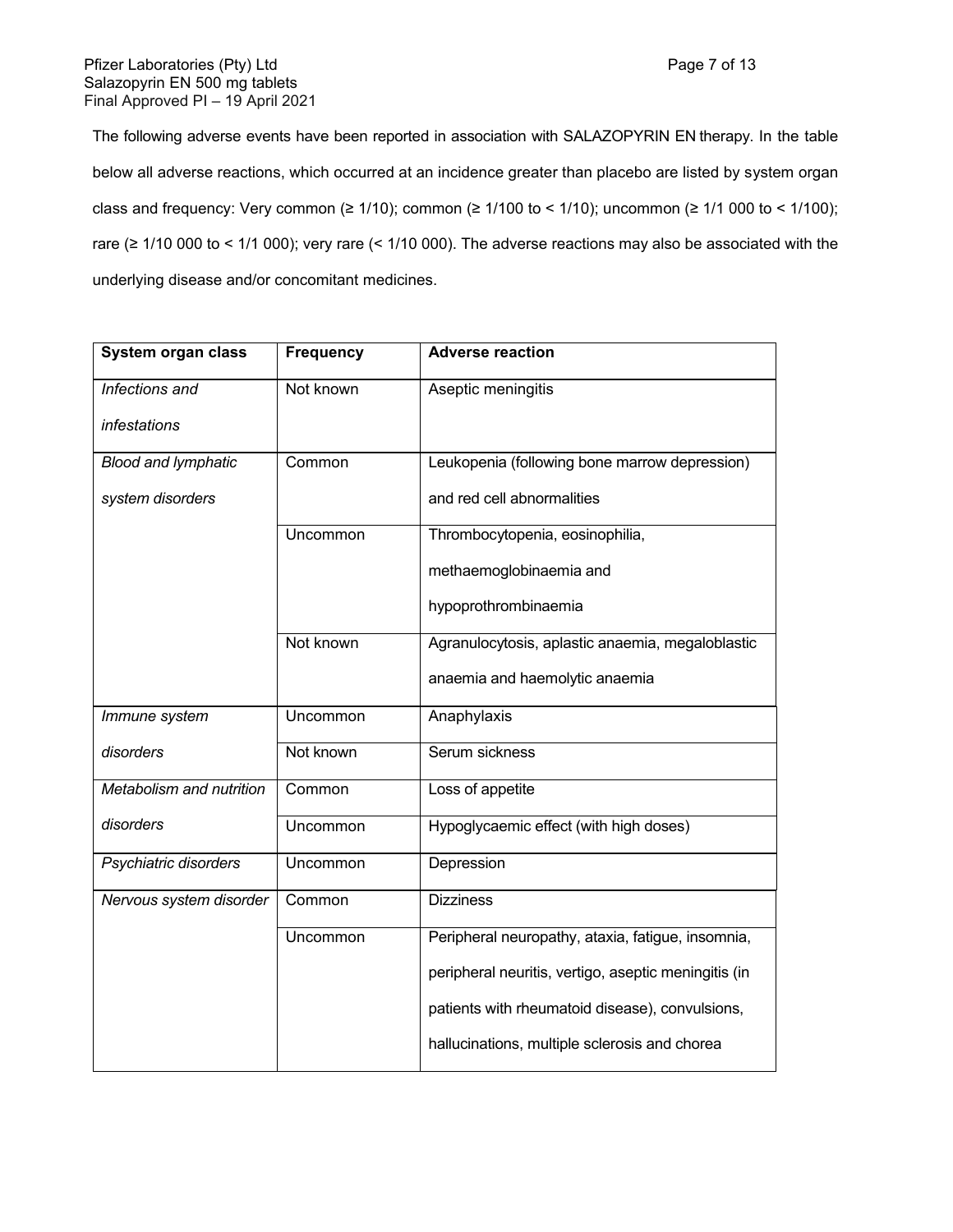| Eye disorder              | Uncommon    | Yellow staining of soft contact lenses, optic           |
|---------------------------|-------------|---------------------------------------------------------|
|                           |             | neuropathy and transient myopia                         |
| Ear and labyrinth         | Common      | <b>Tinnitus</b>                                         |
| disorders                 |             |                                                         |
| Cardiac disorders         | Uncommon    | Cyanosis and myocarditis                                |
| Respiratory, thoracic and | Common      | Cough                                                   |
| mediastinal disorders     | Uncommon    | Fibrosing alveolitis, hypothyroidism and dyspnoea       |
|                           | Not known   | Interstitial lung disease and eosinophilic infiltration |
| Gastrointestinal          | Very common | Gastric distress and nausea                             |
| disorders                 | Common      | Abdominal pain, vomiting and diarrhoea                  |
|                           | Uncommon    | Pseudomembranous colitis (as a result of                |
|                           |             | alteration of the intestinal bacterial flora) and       |
|                           |             | stomatitis                                              |
|                           | Not known   | Aggravation of ulcerative colitis, pancreatitis         |
| Hepato-biliary disorders  | Uncommon    | Hepatitis                                               |
|                           | Not known   | Hepatic failure and fulminant hepatitis, hepatotoxic    |
|                           |             | reactions and transient elevation of liver enzymes      |
| Skin and subcutaneous     | Common      | Pruritus, exanthema, erythema and urticaria             |
| tissue disorders          | Uncommon    | Alopecia, skin rashes, photosensitivity, yellow skin    |
|                           |             | discolouration, contact dermatitis, exfoliative         |
|                           |             | dermatitis and toxic epidermal necrolysis               |
|                           | Not known   | Drug rash with eosinophilia and systemic                |
|                           |             | symptoms (DRESS)                                        |
| Musculoskeletal and       | Uncommon    | Arthralgia                                              |
| connective tissue         | Not known   | Systemic lupus erythematosus                            |
| Renal and urinary         | Common      | Urine may be coloured orange                            |
| disorders                 | Uncommon    | Nephrotoxic syndrome, Stevens-Johnson                   |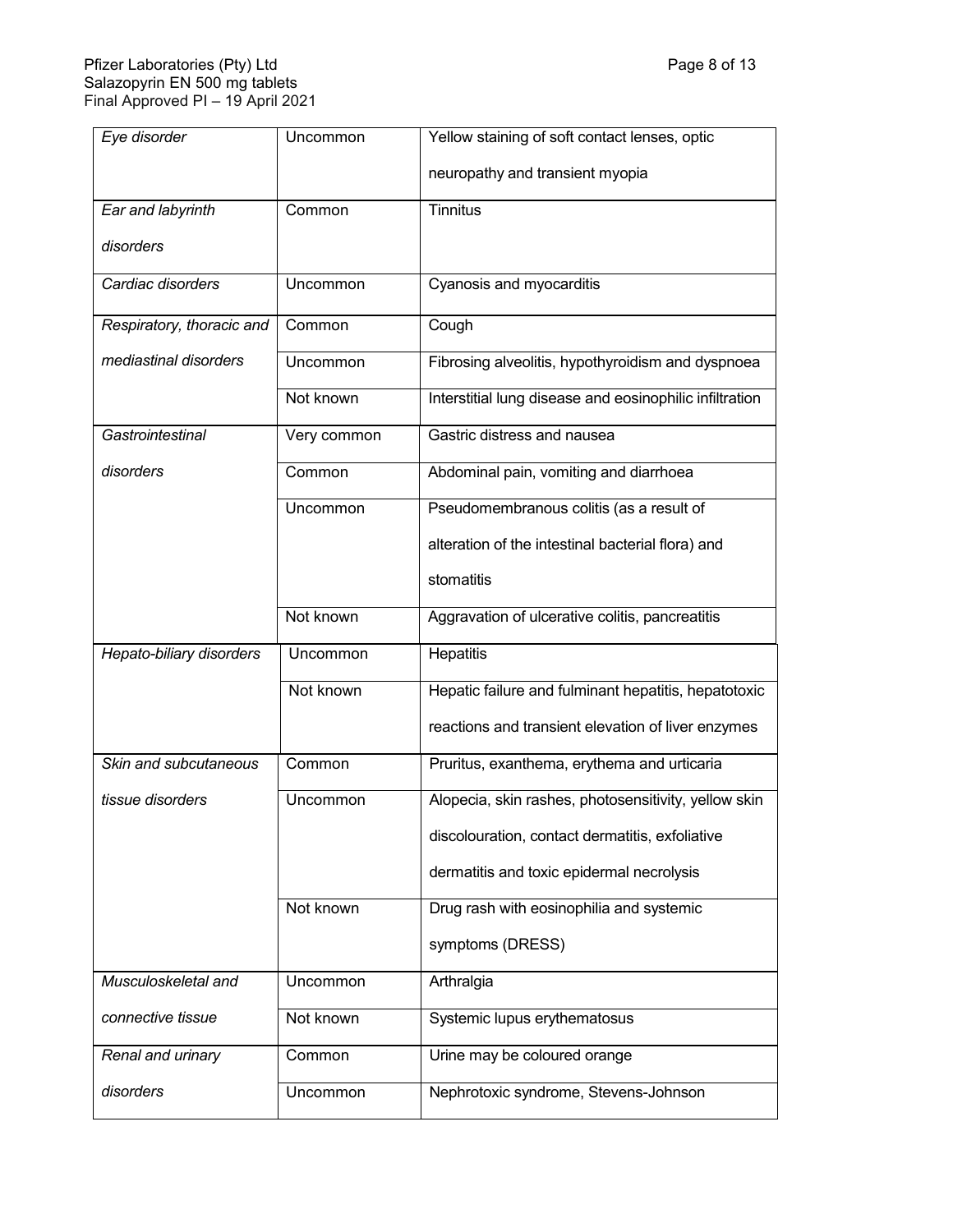|          | syndrome (due to crystalluria), proteinuria and     |
|----------|-----------------------------------------------------|
|          | haematuria                                          |
| Common   | Oligospermia                                        |
|          |                                                     |
| Common   | Fever and headache                                  |
| Uncommon | Manifestation of a generalised hypersensitivity     |
|          | reaction to sulphonamides includes a syndrome       |
|          | resembling, pulmonary eosinophilia and vasculitis   |
|          | including polyarteritis nodosa, periorbital oedema, |
|          | erythema nodosum, and parotitis                     |
|          |                                                     |

# *Reporting of suspected adverse reactions*

Reporting suspected adverse reactions after authorisation of the medicine is important. It allows continued monitoring of the benefit/risk balance of the medicine. Health care providers are asked to report any suspected adverse reactions to SAHPRA via the "**6.04 Adverse Drug Reactions Reporting Form**", found online under SAHPRA's publications:

<https://www.sahpra.org.za/Publications/Index/8>

# **4.9 Overdose**

Symptoms of overdosage include those of salicylism and overdosage with sulphonamides. Treatment is symptomatic and supportive.

# **5. PHARMACOLOGICAL PROPERTIES**

# **5.1 Pharmacodynamic properties**

Category and class: A 20.2.1 Sulphonamides

The mode of action of sulphasalazine (SSZ) or its metabolites, 5-aminosalicylic acid (5-ASA) and sulfapyridine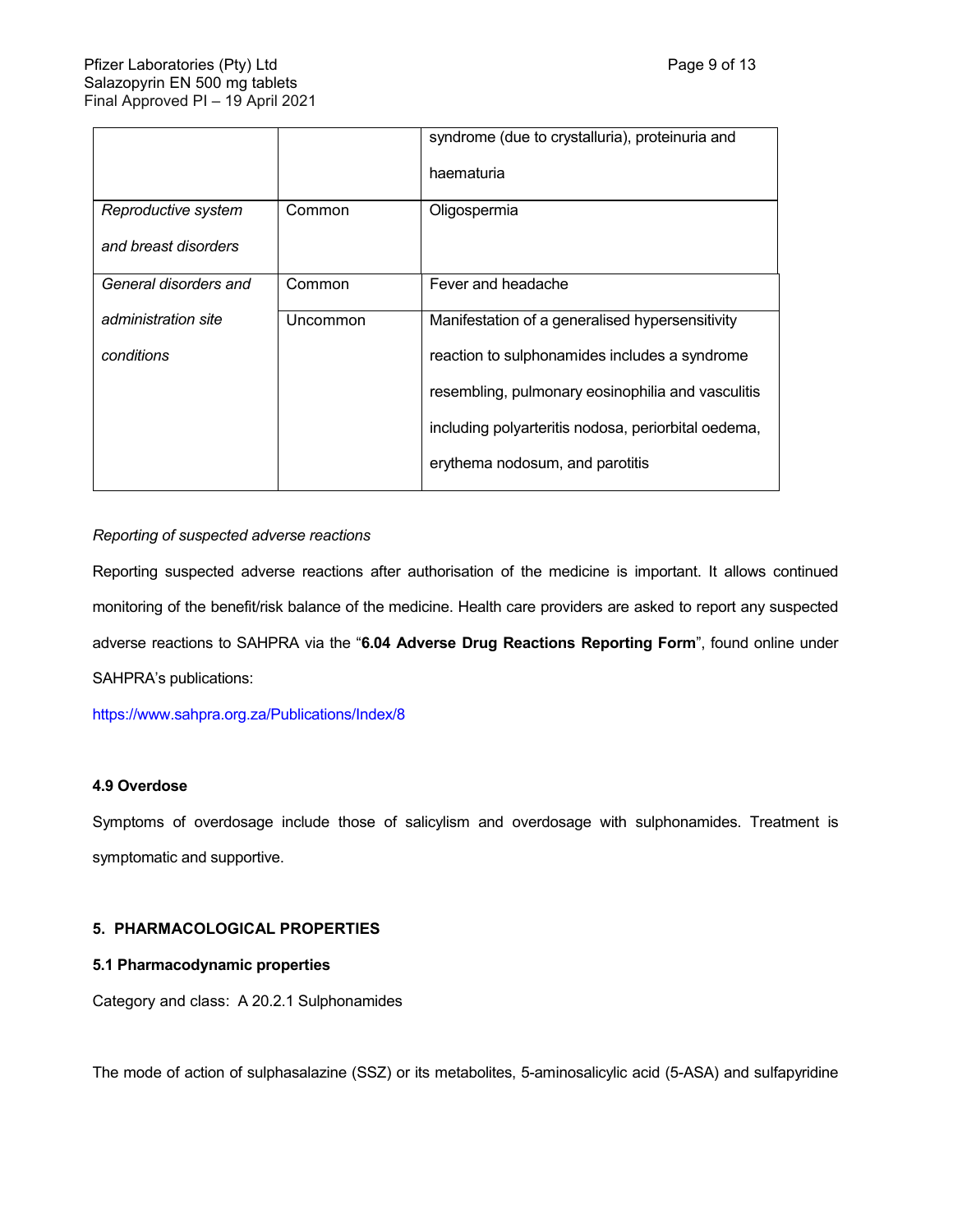(SP) is still under investigation. It is thought to be related to anti-inflammatory and/or immunomodulatory properties. Clinical studies utilising rectal administration of SSZ, SP and 5-ASA have indicated that the major therapeutic action may reside in the 5-ASA moiety. The relative contribution of the parent drug and the major metabolites in rheumatoid arthritis is unknown.

#### **5.2 Pharmacokinetic properties**

#### *Absorption*

Following oral administration of 1 g of SSZ to 9 healthy males, less than 15 % of a dose of SSZ is absorbed as parent drug. Detectable serum concentrations of SSZ have been found in healthy subjects within 90 minutes after the ingestion. Maximum concentrations of SSZ occur between 3- and 12-hours post-ingestion, with the mean peak concentration (6 μg/mL) occurring at 6 hours. In comparison, peak plasma levels of both SP and 5-ASA occur approximately 10 hours after dosing. This longer time to peak is indicative of gastrointestinal transit to the lower intestine, where bacteria-mediated metabolism occurs. SP apparently is well absorbed from the colon, with an estimated bioavailability of 60 %. In this same study, 5-ASA is much less well absorbed from the gastrointestinal tract, with an estimated bioavailability of from 10 % to 30 %.

#### *Distribution*

Following intravenous injection, the calculated volume of distribution (Vdss) for SSZ was  $7.5 \pm 1.6$  L. SSZ is highly bound to albumin (> 99,3 %), while SP is only about 70 % bound to albumin. Acetylsulfapyridine (AcSP), the principal metabolite of SP, is approximately 90 % bound to plasma proteins.

#### *Metabolism*

SSZ is metabolised by intestinal bacteria to SP and 5-ASA. Approximately 15 % of a dose of SSZ is absorbed as parent and is metabolised to some extent in the liver to the same two species. The observed plasma half-life for intravenous sulphasalazine is 7,6 ± 3,4 hrs. The primary route of metabolism of SP is via acetylation to form AcSP. The rate of metabolism of SP to AcSP is dependent upon acetylator phenotype. In fast acetylators, the mean plasma half-life of SP is 10,4 hrs, while in slow acetylators it is 14,8 hrs. SP can also be metabolised to 5-hydroxy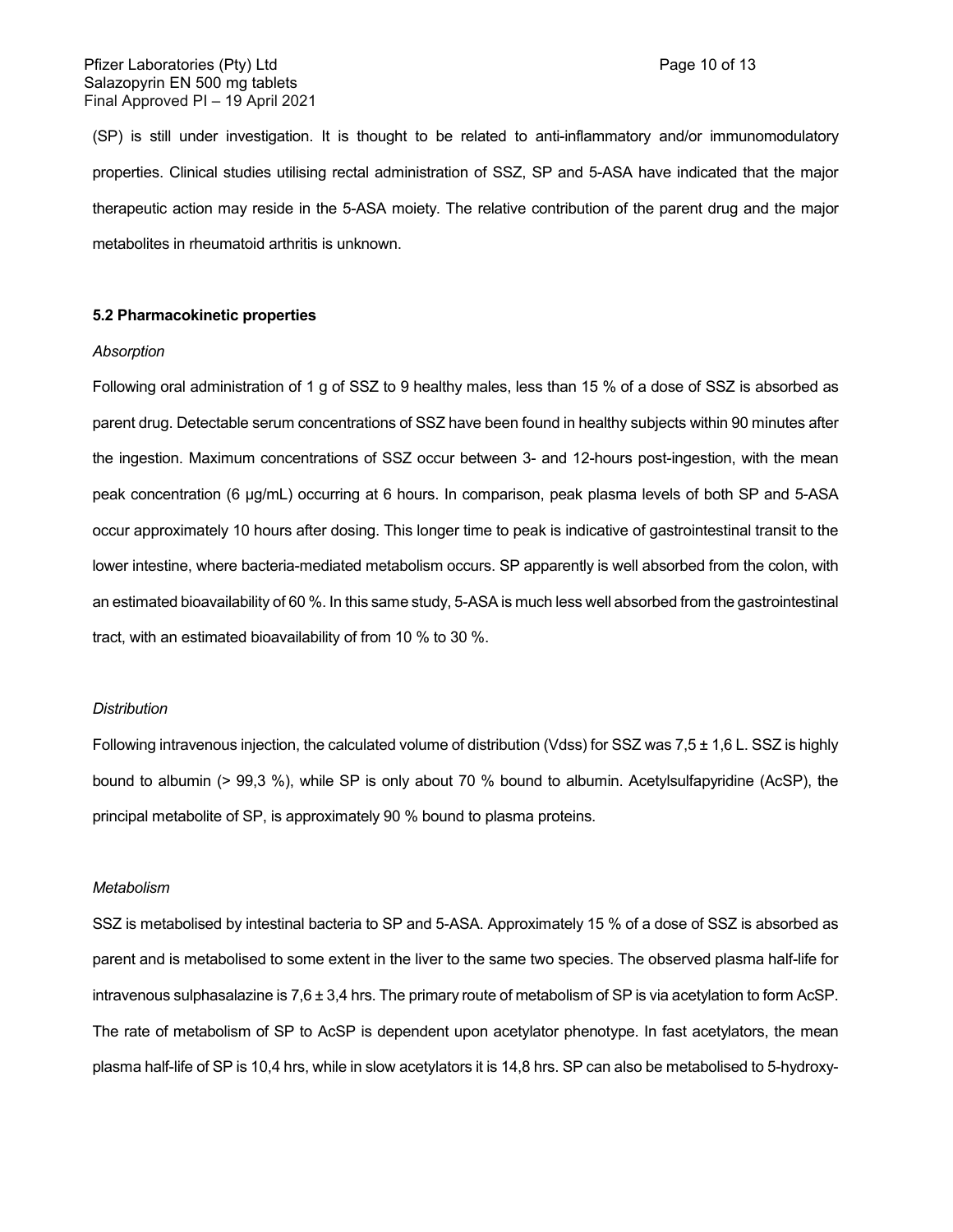sulfapyridine (SPOH) and N-acetyl-5-hydroxy-sulfapyridine. 5-ASA is primarily metabolised in both the liver and intestine to N-acetyl-5-aminosalicylic acid via a non-acetylation phenotype dependent route. Due to low plasma levels produced by 5-ASA after oral administration, reliable estimates of plasma half-life are not possible.

## *Excretion*

Absorbed SP and 5-ASA and their metabolites are primarily eliminated in the urine either as free metabolites or as glucuronide conjugates. The majority of 5-ASA stays within the colonic lumen and is excreted as 5-ASA and acetyl-5-ASA with the faeces. The calculated clearance of SSZ following intravenous administration was 1 L/hr. Renal clearance was estimated to account for 37 % of total clearance.

# **6. PHARMACEUTICAL PARTICULARS**

### **6.1 List of excipients**

Maize starch

Magnesium stearate

Colloidal silicon dioxide

*Coating*

Cellulose acetate phthalate

Propylene glycol

Acetone

**Ethanol** 

*Polish*

White beeswax

Carnauba wax

Self-emulsifying glycerol monostearate

Polyethylene glycol 20 000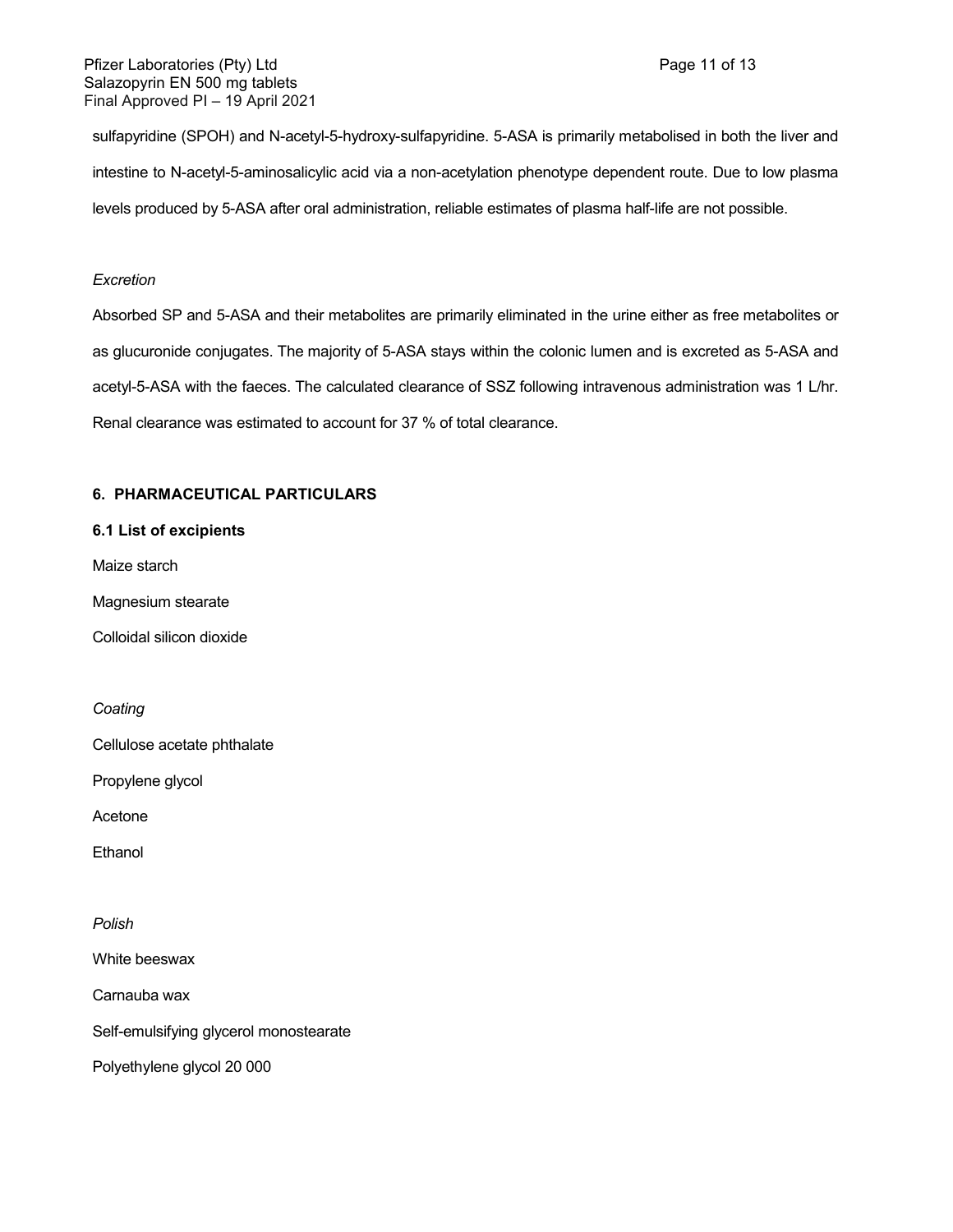**Ethanol** 

Talc

# **6.2 Incompatibilities**

Not applicable.

# **6.3 Shelf life**

60 months.

# **6.4 Special precautions for storage**

Store at or below 30 °C. Protect from moisture.

# **6.5 Nature and contents of container**

Securitainers of 100 tablets.

# **6.6 Special precautions for disposal**

No special requirements.

# **7. HOLDER OF CERTIFICATE OF REGISTRATION**

Pfizer Laboratories (Pty) Ltd

85 Bute Lane

Sandton 2196

South Africa

Tel: +27(0)11 320 6000 / 0860 734 937 (Toll-free South Africa)

# **8. REGISTRATION NUMBER**

E /20.2.1/910